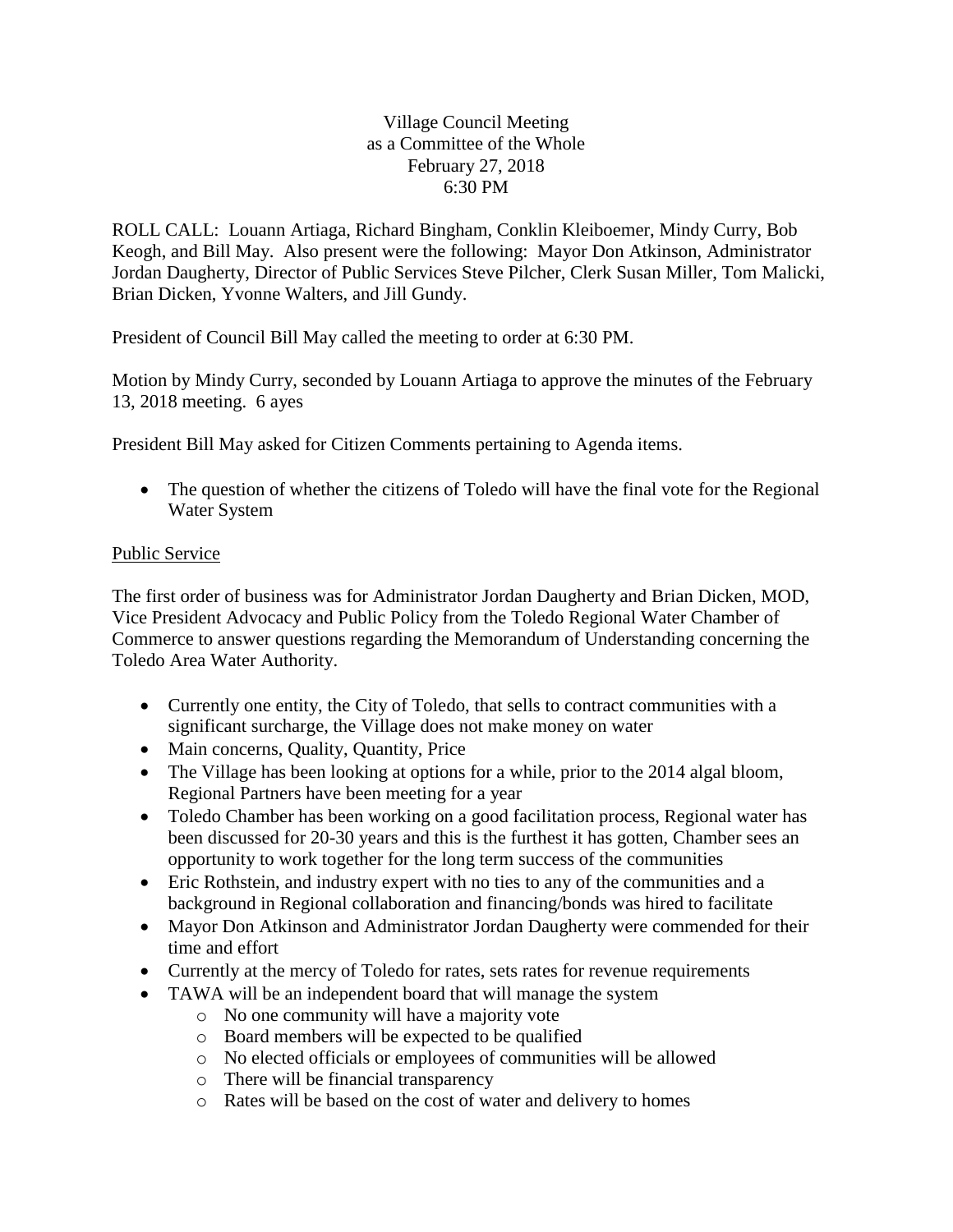- o Significant rate changes will happen gradually over 8 years to reach rate equality and avoid rate shock
- o Low income assistance will be provided, increases revenue and reduces bad debt if people of need of assistance are able to pay what they can vs. nothing at all
- o Commitment to address line service mitigation
- If the suburbs leave Toledo, Toledo rates would skyrocket
- The MOU is a foundation that will benefit the region for generations to come
- It will take 12-15 months for the Councils to approve to move forward, the Common Pleas Court will grant an interim order to appoint the board members and establish financial terms, TAWA will go back to the court for final provisions to make sure the MOU was adhered to, 15-18 months to having a Regional Water Authority operational and running
- Reasons Toledo residents may object, the feeling that it's their system, but 50% of the revenue comes from outside communities, don't know if that is enough to cease operations
- Currently \$300 million in bonded indebtedness, another \$180 million in debt to continue improvements, Toledo would have to triple rates to maintain and that's difficult to sustain
- TAWA will assume the debt when the system switches, but it can be financed at a significantly lower rate than Toledo can, a new water authority dedicated to the purpose of water that has contracts and customers for 30 years vs. the City of Toledo who has 50% of its revenue looking to leave
- Cost in operations, utilities, and infrastructure, the EPA has required \$500 million in required maintenance and improvements in the last 4-5 years, we will still be paying the debt either as a customer or a member of TAWA with a seat at the board
- We don't want a struggling city in our midst if we leave
- Options if Toledo chooses not to participate, the 8 other communities can work together, BG, Detroit has a better water source, TAWA could contract with Toledo as a bigger negotiator, those are not preferred options
- Toledo is buying in just like other communities, more certainty to buy in at the beginning, communities that buy in later may not get as good of a rate
- Target date to approve is March 15, 2018, whatever develops all communities are pursuing other options, a timely manner will allow municipalities to not lose those other options
- TAWA can go to the first court date with out Toledo to put mechanisms into place to build the Authority
- There are a number of exit ramps if this option no longer makes sense for the community
- Lucas County Commissioners have been represented at the table since day one
- Toledo, Perrysburg, Sylvania, Maumee, Lucas County, Monroe County Michigan, Northwest Water and Sewer District, the Village of Whitehouse and Fulton County, p. 9 of the MOU – Governance and structures for the 7 voting members
	- o Sylvania, Maumee, Whitehouse share one vote, we rotate having an appointee, we approve the others appointees